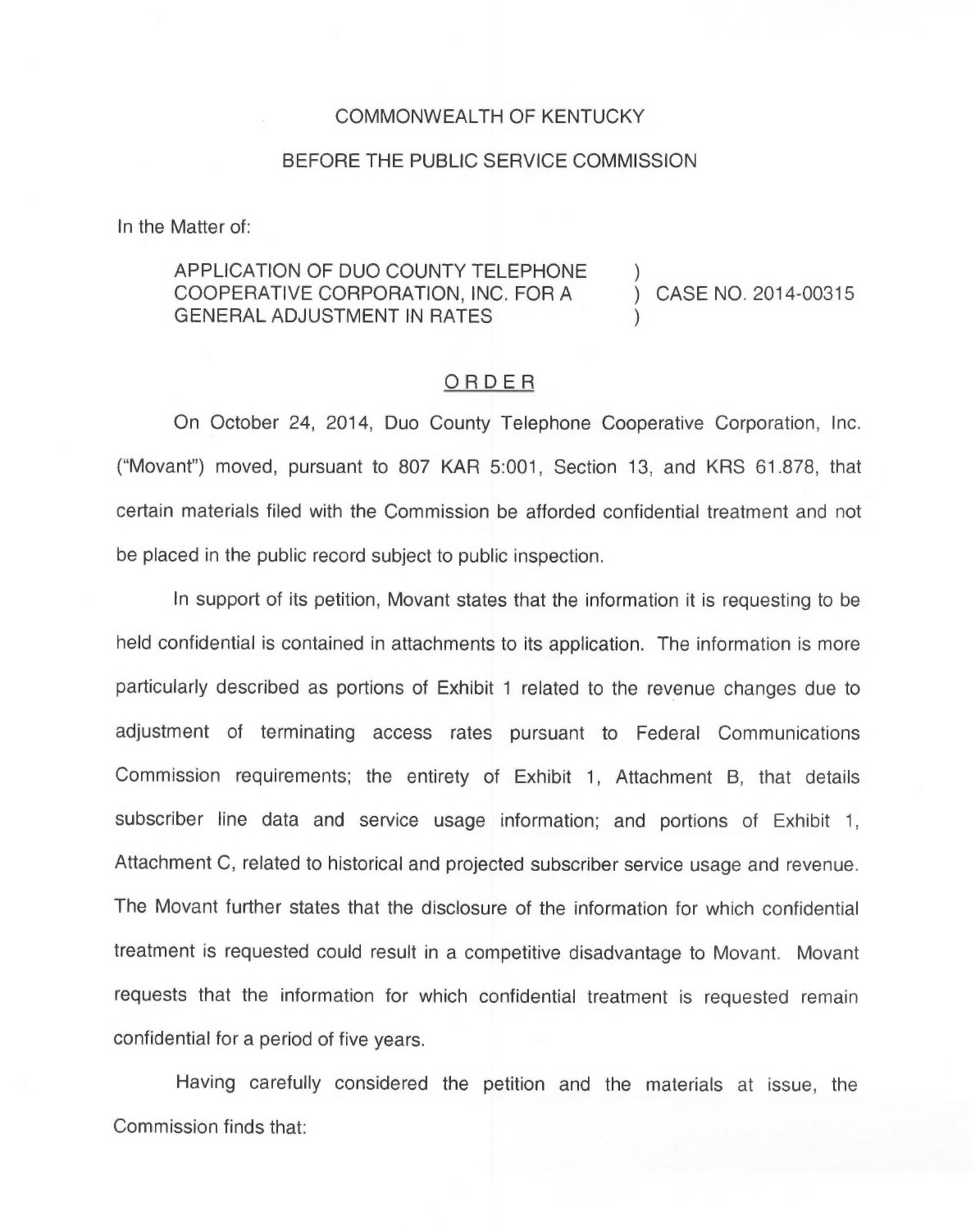1. The materials for which Movant seeks confidential treatment are records that are generally recognized as confidential or proprietary, and which, if openly disclosed, would permit an unfair commercial advantage to competitors, and therefore meet the criteria for confidential treatment and are exempted from public disclosure pursuant to KRS 61.878(1)(c)(1) and 807 KAR 5:001, Section 13.

2. The materials for which Movant seeks confidential treatment should not be placed in the public record or made available for public inspection for a period of five years from the date of this Order.

IT IS THEREFORE ORDERED that:

1. Movant's motion for confidential protection is hereby granted under the exemption of KRS 61.878(1)(c)(1).

2. The materials for which Movant seeks confidential treatment shall not be placed in the public record or made available for public inspection for a period of five years from the date of this Order, or until further Orders of this Commission. At the end of this period, the materials shall be placed in the public record. The Movant may request that the materials continue to be treated as confidential, but must demonstrate that the materials still fall within the exclusions established in KRS 61.878.

3. If Movant objects to the time limits that the Commission has placed on the confidential treatment for the materials in question, it must seek either rehearing pursuant to KRS 278.400 or judicial review of this Order pursuant to KRS 278.410. Failure to exercise either of these statutory rights will be deemed as agreement with the Commission's determination of the period for which the material is afforded confidential treatment and will require Movant to demonstrate a change in circumstances in any

-2- Case No. 2014-00315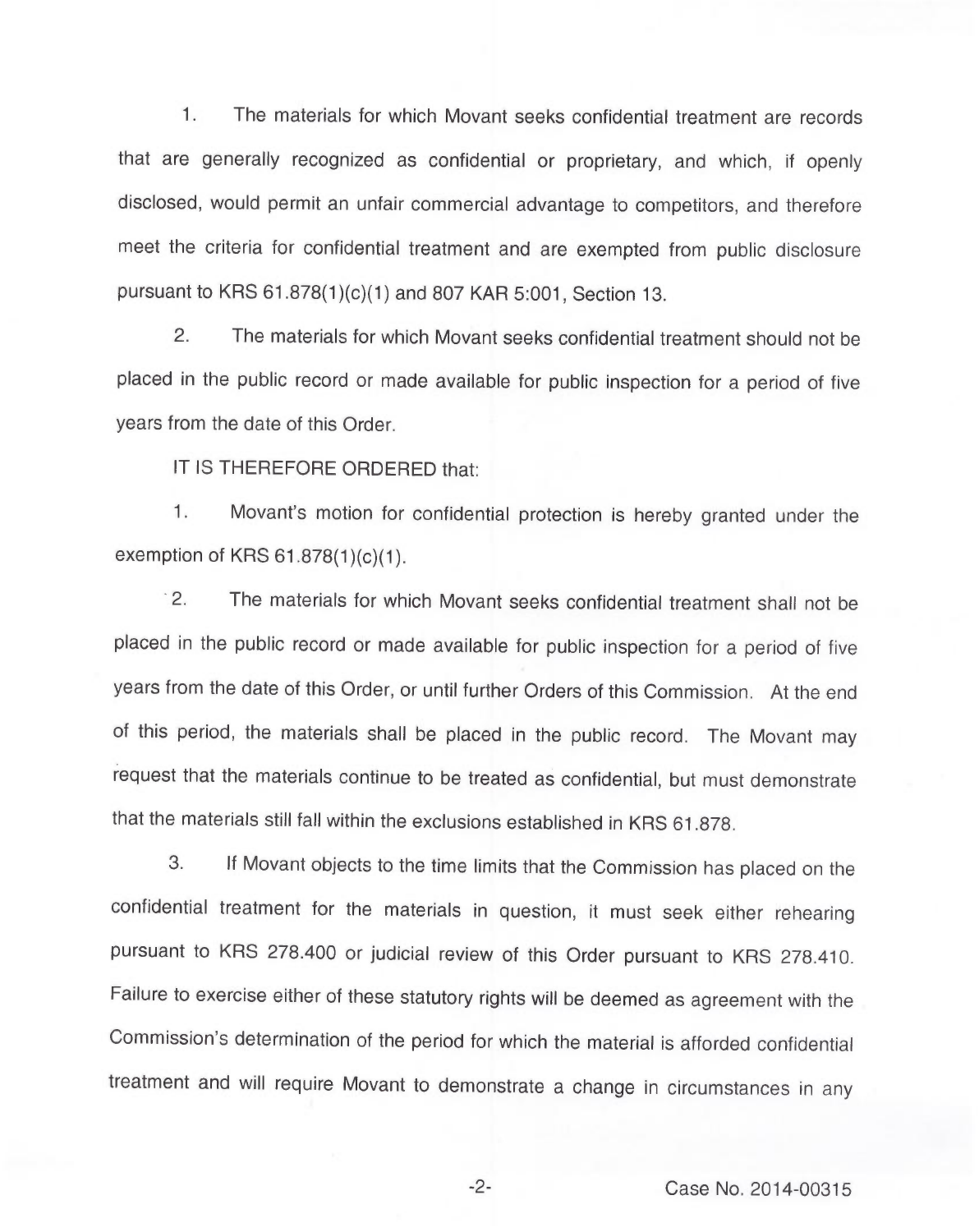subsequent motion for continued confidential treatment of the materials in question after the end of the period set forth in ordering paragraph 2.

4. Use of the materials in question in any proceeding shall be in compliance with 807 KAR 5:001, Section 13(9).

5. Movant shall inform the Commission if the materials in question become publicly available or no longer qualify for confidential treatment.

6. If a non-party to this proceeding requests to inspect materials granted confidential treatment by this Order and the period during which the materials have been granted confidential treatment has not run, the Movant shall have 20 days from receipt of written notice of the request to demonstrate that the materials still fall within the exclusions from disclosure requirements established in KRS 61.878. If Movant is unable to make such demonstration, the requested materials shall be made available for inspection.

By the Commission ENTERED JAN 14 2015 **JCKY PUBLIC** *ACE COMMISSION* 

ATTEST

 $f(x)$ 

Executive Director